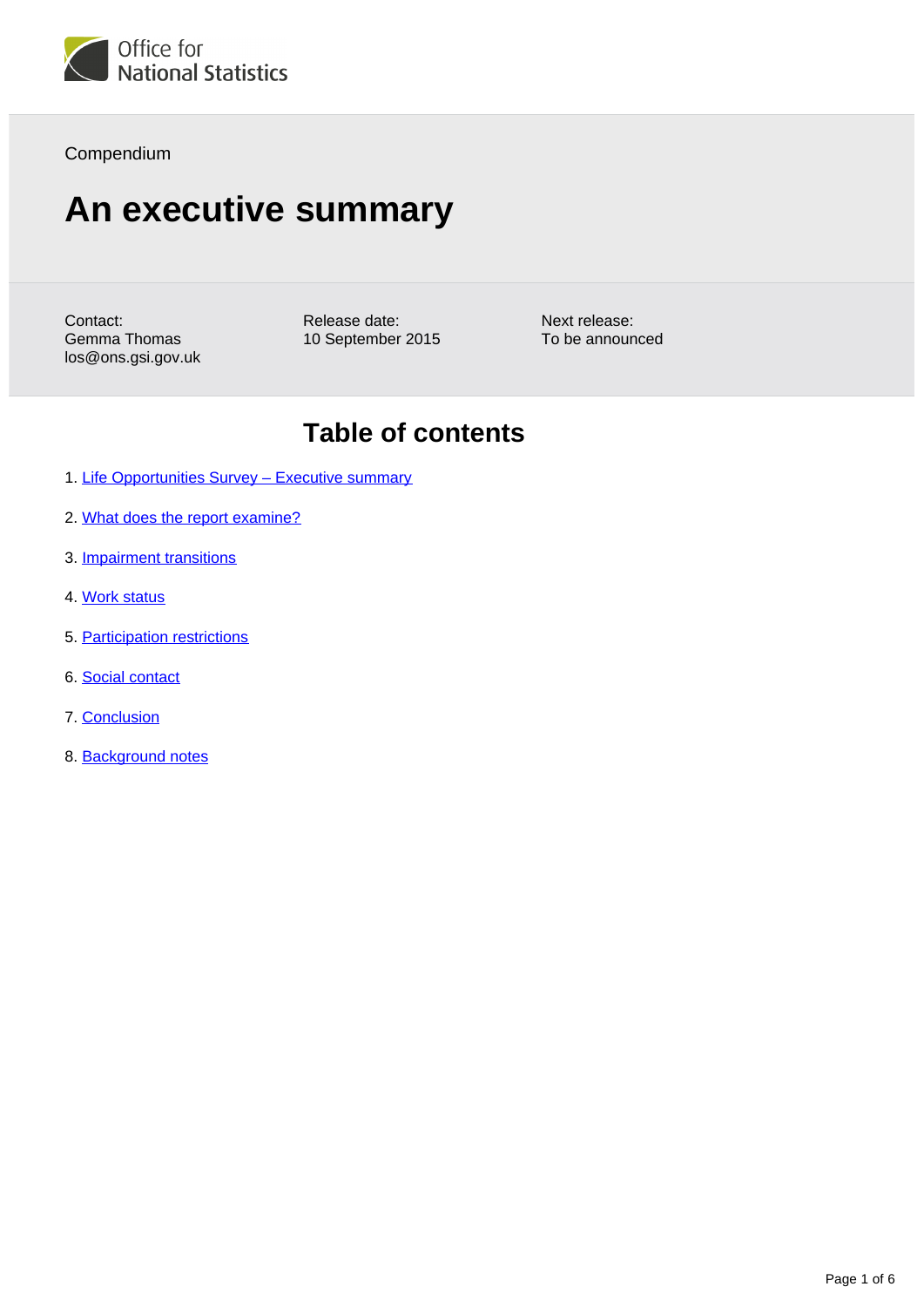## <span id="page-1-0"></span>**1 . Life Opportunities Survey – Executive summary**

The Life Opportunities Survey (LOS) is a large-scale longitudinal survey of disability in Great Britain. It is the first major social survey in Great Britain to explore disability in terms of the social barriers to participation that people experience. The LOS compares the experiences of people with and without impairments across a range of areas, including education and training, employment, transport, leisure, social and cultural activities, and social contact.

The survey is wholly funded by the Department for Work and Pensions (DWP) and is carried out by the Office for National Statistics (ONS).

The LOS is a longitudinal survey in that it follows respondents over time and collects information on changes in the respondents' situations and experiences. Respondents were interviewed 3 times between June 2009 and September 2014:

- for the first time at Wave One (June 2009 to March 2011)
- for the second time at Wave Two (June 2010 to March 2012)
- for the third time at Wave Three (October 2012 to September 2014)

Each wave of the survey spanned 2 years. Respondents were followed up approximately 1 year after their initial interview, and then interviewed again around 2 and a half years later. This report focuses on answers given at Wave One and Wave Three.

The LOS follows the [social model of disability](http://www.ons.gov.uk/ons/rel/los/life-opportunities-survey/wave-three--final-report--october-2012-to-september-2014/rpt-chapter-1.html) and does not equate having an impairment with being disabled. People may have impairment(s) without being limited in their activities and therefore they may not consider themselves as disabled.

In this report, an adult is defined as having an impairment if they indicated that:

- they experience moderate, severe or complete difficulty within at least one area of physical or mental functioning
- certain activities are limited in any way as a result "activities" refer to different areas of physical or mental functioning, such as walking, climbing stairs or reading a newspaper

For further background information on the survey, its development and definitions, please see Chapter 1: [Introduction.](http://www.ons.gov.uk/ons/rel/los/life-opportunities-survey/wave-three--final-report--october-2012-to-september-2014/rpt-chapter-1.html)

## <span id="page-1-1"></span>**2 . What does the report examine?**

This report is based on data collected at Wave One and Wave Three of the Life Opportunities Survey (LOS). Adults were interviewed at Wave Three approximately 3 and a half years after their first interview. Building on [earlier reports](http://www.ons.gov.uk/ons/rel/los/life-opportunities-survey/index.html), it updates previous analysis to consider responses at Wave Three. It first looks at how individuals experienced impairment at Wave One and Wave Three and any changes that took place between waves. The report then considers how individuals' work status changed between Wave One and Wave Three, before looking at characteristics by economic activity status at Wave Three.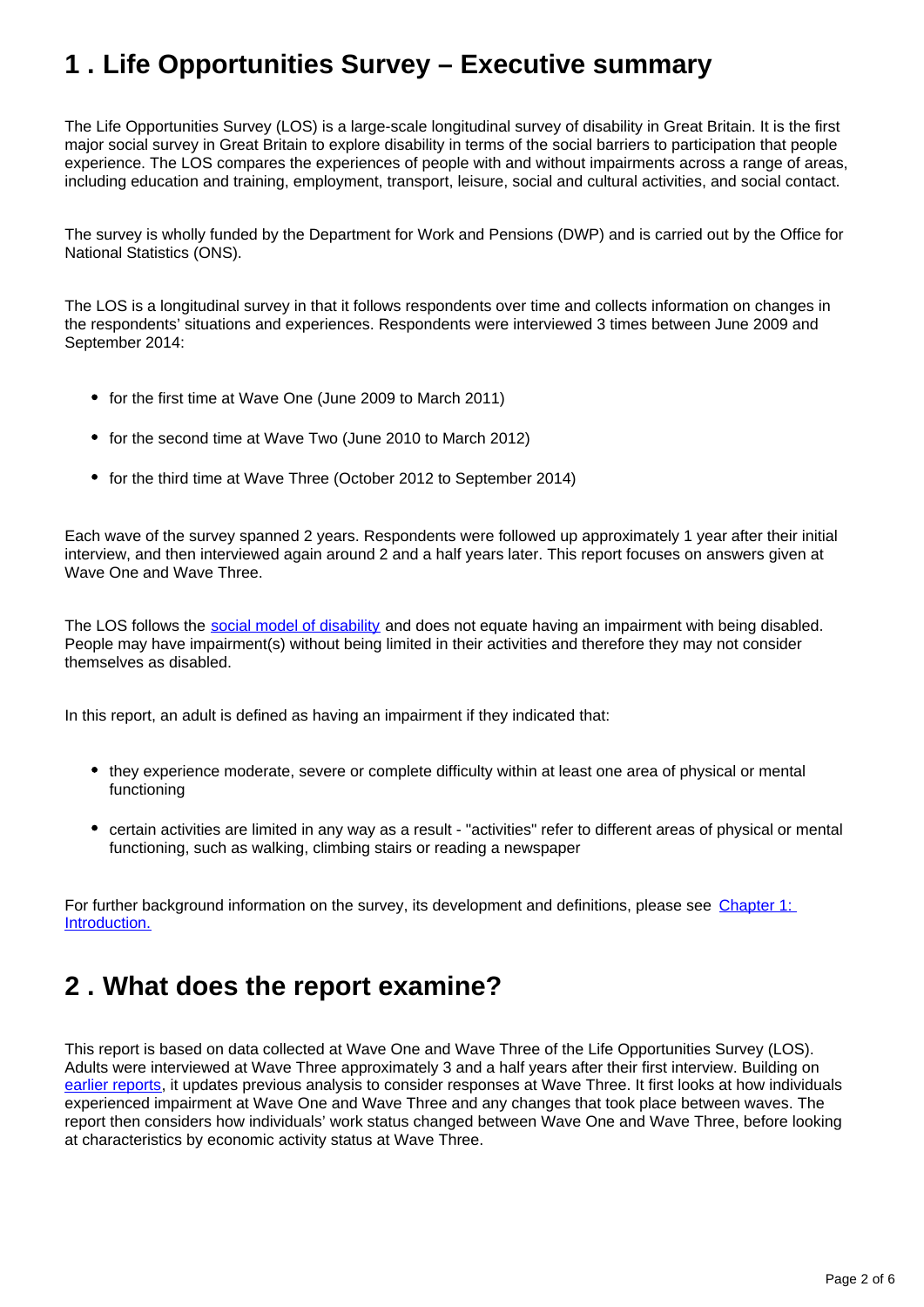Finally, the report considers in more detail life areas not covered by previous reports. Specifically, it looks at whether adults' participation in the life areas of leisure and social contact was restricted and if so, the barriers they experienced. An adult has a participation restriction if he or she experiences a barrier to taking part in a life area.

The report looks at these topics for four groups of adults:

- 1. adults with impairment at both waves: adults who had at least 1 impairment at Wave One and at Wave **Three**
- 2. offset adults: adults who had at least 1 impairment at Wave One but no impairments at Wave Three
- 3. onset-acquired adults: adults who did not have any impairment at Wave One but had at least 1 impairment at Wave Three
- 4. adults without impairment at both waves: adults who did not have any impairment at Wave One or at Wave **Three**

## <span id="page-2-0"></span>**3 . Impairment transitions**

[Chapter 2](http://www.ons.gov.uk/ons/rel/los/life-opportunities-survey/wave-three--final-report--october-2012-to-september-2014/rpt-chapter-2.html) examines changes in impairment status and impairment types that occurred between Wave One and Wave Three (approximately 3 and a half years).

### **Main Findings**

**Adults with impairment at both waves:**

- For all adults with impairment at both waves, the number of impairments reported was relatively stable between Wave One and Wave Three
- Adults with impairment at both waves were more likely to have multiple impairments than a single impairment
- Adults aged 65 and over were more likely to report 3 or more impairments than those aged 16 to 64
- For adults with impairment at both waves there appears to be an association between age and reporting the following impairment types: mobility, dexterity, sight and hearing

**Offset and onset-acquired adults:**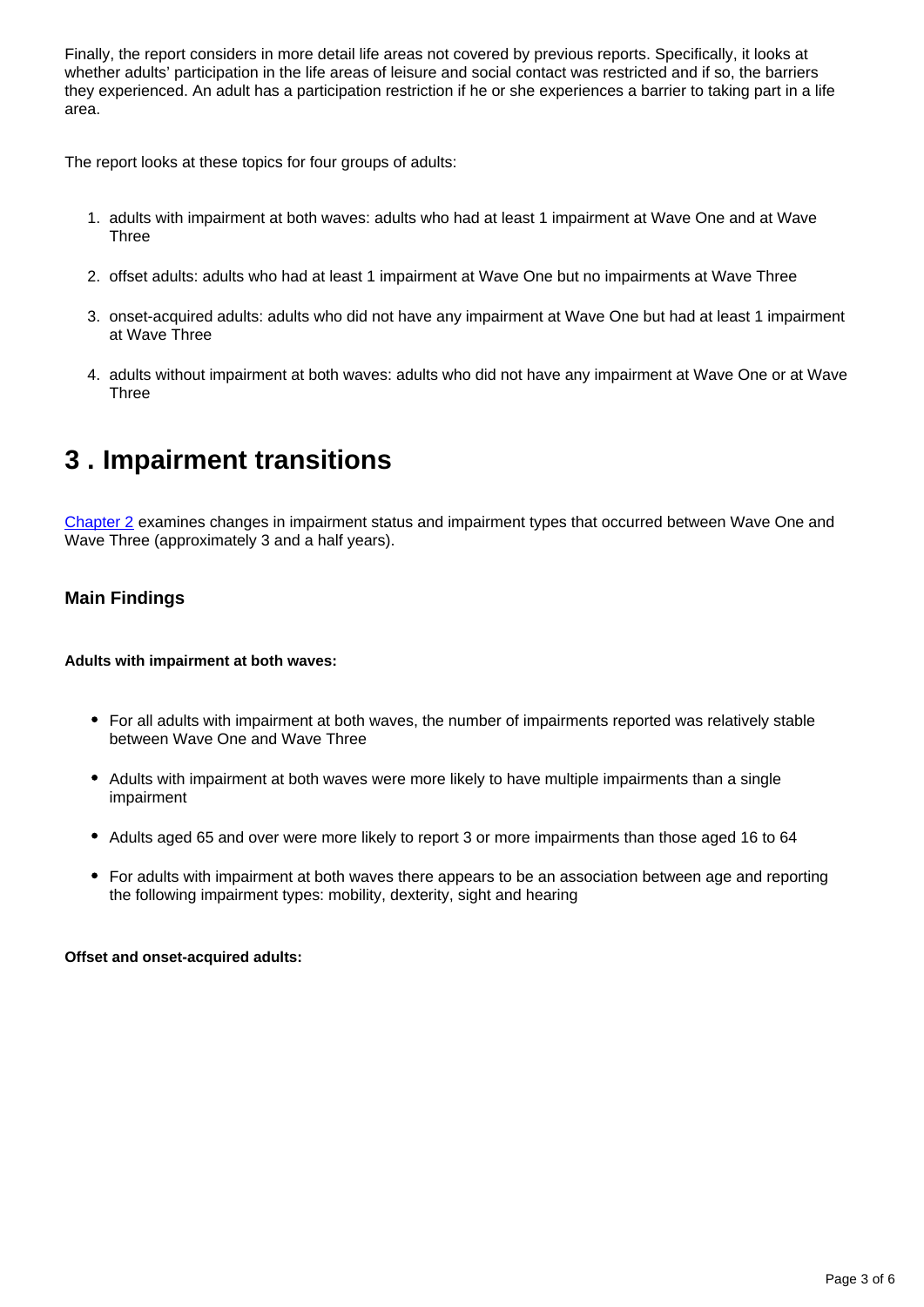- Just over a third (35%) of adults who reported impairment at Wave One did not report impairment at Wave Three (offset rate)
- Offset rates varied by age and impairment type with working age individuals almost twice as likely to have offset from impairment as adults aged 65 and over
- Around 1 in 6 people (18%) who did not report any impairment at Wave One reported at least 1 impairment at Wave Three (onset-acquired rate)
- Adults aged 65 and over were twice as likely to onset as adults aged 16 to 64
- Long-term pain had a high offset and onset rate, suggesting that adults' experience of long-term pain can fluctuate

#### **Severity of impairment:**

- Reported severity of impairment was different for those with impairment at both waves and those who acquired impairment (onset) at Wave Three
- For those with impairment at both waves, impairment severity was similar across the 4 main impairment types: long-term pain, chronic health condition, mobility and dexterity - with approximately two-thirds reporting "moderate difficulty" for each impairment
- A lower percentage of adults who were onset-acquired reported "severe" difficulty and frequency as "always" than adults with impairment at both waves. This was true for the 4 main impairment types

### <span id="page-3-0"></span>**4 . Work status**

[Chapter 3](http://www.ons.gov.uk/ons/rel/los/life-opportunities-survey/wave-three--final-report--october-2012-to-september-2014/rpt-chapter-3.html) looks at changes in work status between Wave One and Wave Three by the 4 analysis groups. It then considers a range of characteristics for these 4 groups, such as education level by economic status at Wave Three. Finally, it looks at caring responsibilities by economic status at Wave Three.

### **Main Findings**

- Working age adults without impairment at both waves were twice as likely to be employed at both Wave One and Wave Three than working age adults with impairment at both waves – 69% (this figure has been corrected from 66%) compared to 33%
- Working age adults with impairment at both waves were less likely to have a degree level qualification and more likely to have no formal qualifications than those without impairment at both waves. This was true for both employed and inactive adults
- Working age adults with impairment at both waves were more likely to work in semi-routine and routine occupations than those without impairment at both waves and were less likely to work in higher, managerial and administrative and professional occupations
- For employed adults, those with impairment at both waves were more likely to have caring responsibilities than those without impairment at both waves
- The majority of adults with caring responsibilities spent between 0 and 19 hours a week caring, regardless of impairment status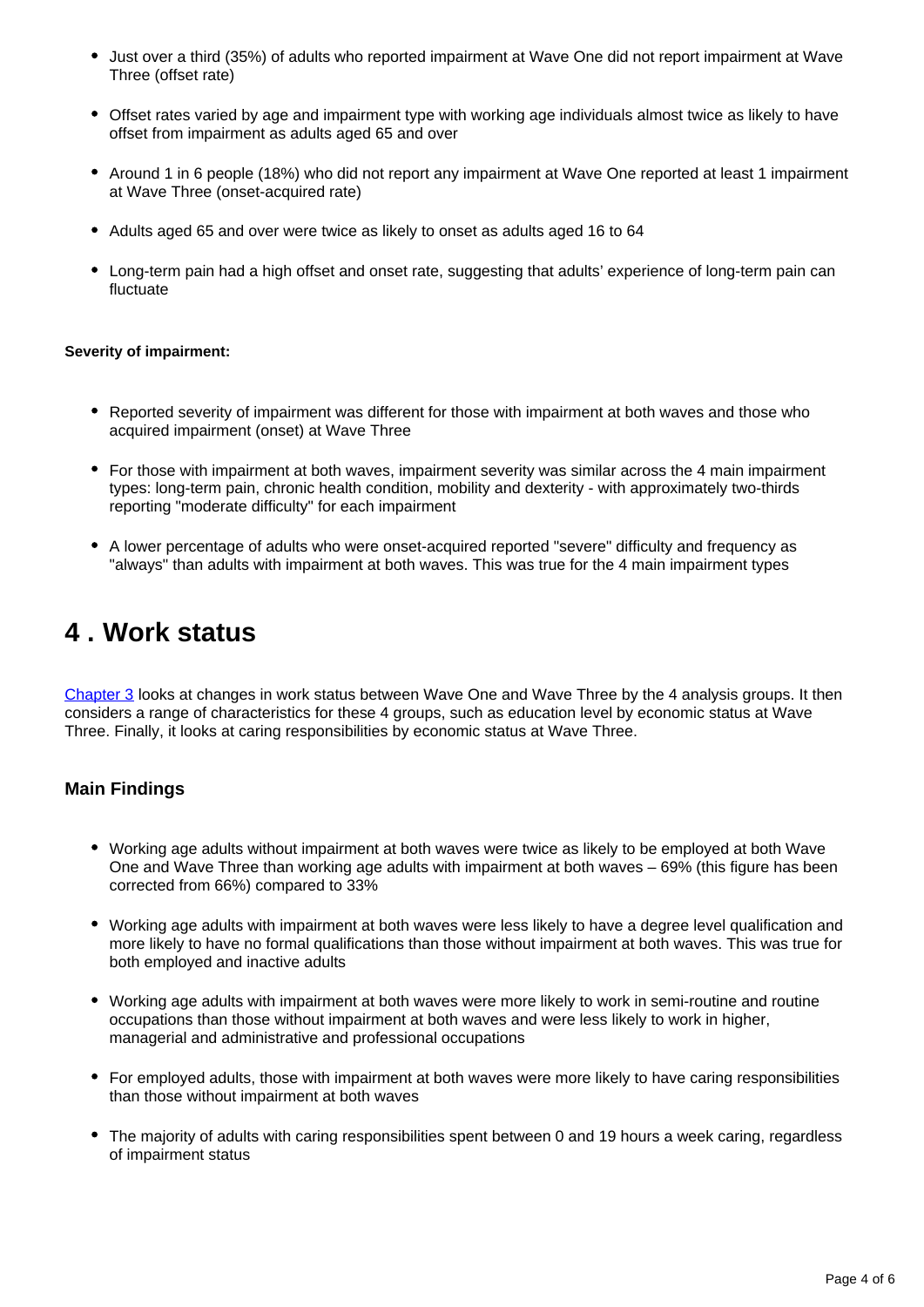## <span id="page-4-0"></span>**5 . Participation restrictions**

An adult is considered to be restricted in participating in a life area if he or she experiences at least 1 barrier in that area. The type of barriers reported may differ depending on the life area and are not necessarily related to impairment. For example, "too expensive" may be a barrier to participating in certain leisure activities. [Chapter 4](http://www.ons.gov.uk/ons/rel/los/life-opportunities-survey/wave-three--final-report--october-2012-to-september-2014/rpt-chapter-4.html) looks at participation restrictions for the 4 groups of adults aged 16 and over, with a particular focus on the life area of leisure.

### **Main Findings**

- Adults with impairment at both waves and onset-acquired adults were more likely to report participation restrictions at both Wave One and Wave Three in nearly all life areas covered by the survey
- The majority of adults faced a participation restriction to leisure, more so than any other life area. This was regardless of impairment status
- Adults with impairment at both waves and onset-acquired adults reported that a health condition, illness or impairment was a barrier to participation in the life areas of leisure and social contact
- The majority of adults felt they had choice over how they spend their free time, regardless of impairment status
- Adults with impairment at both waves were more likely to report having little or no choice over how they spend their free time than other groups
- Having a health condition, illness or impairment was the top barrier to playing sport for adults with impairment at both waves
- Having a health condition, illness or impairment was also a barrier to playing sport for adults without impairments at both waves

## <span id="page-4-1"></span>**6 . Social contact**

[Chapter 5](http://www.ons.gov.uk/ons/rel/los/life-opportunities-survey/wave-three--final-report--october-2012-to-september-2014/rpt-chapter-5.html) explores how adults experienced participation restriction to social contact, and the barriers they faced. The chapter then looks at whether adults experience difficulties getting in or out of the home, as this may affect the level of social contact an individual has. Comparisons by age are made across the 4 analysis groups.

**Main Findings**